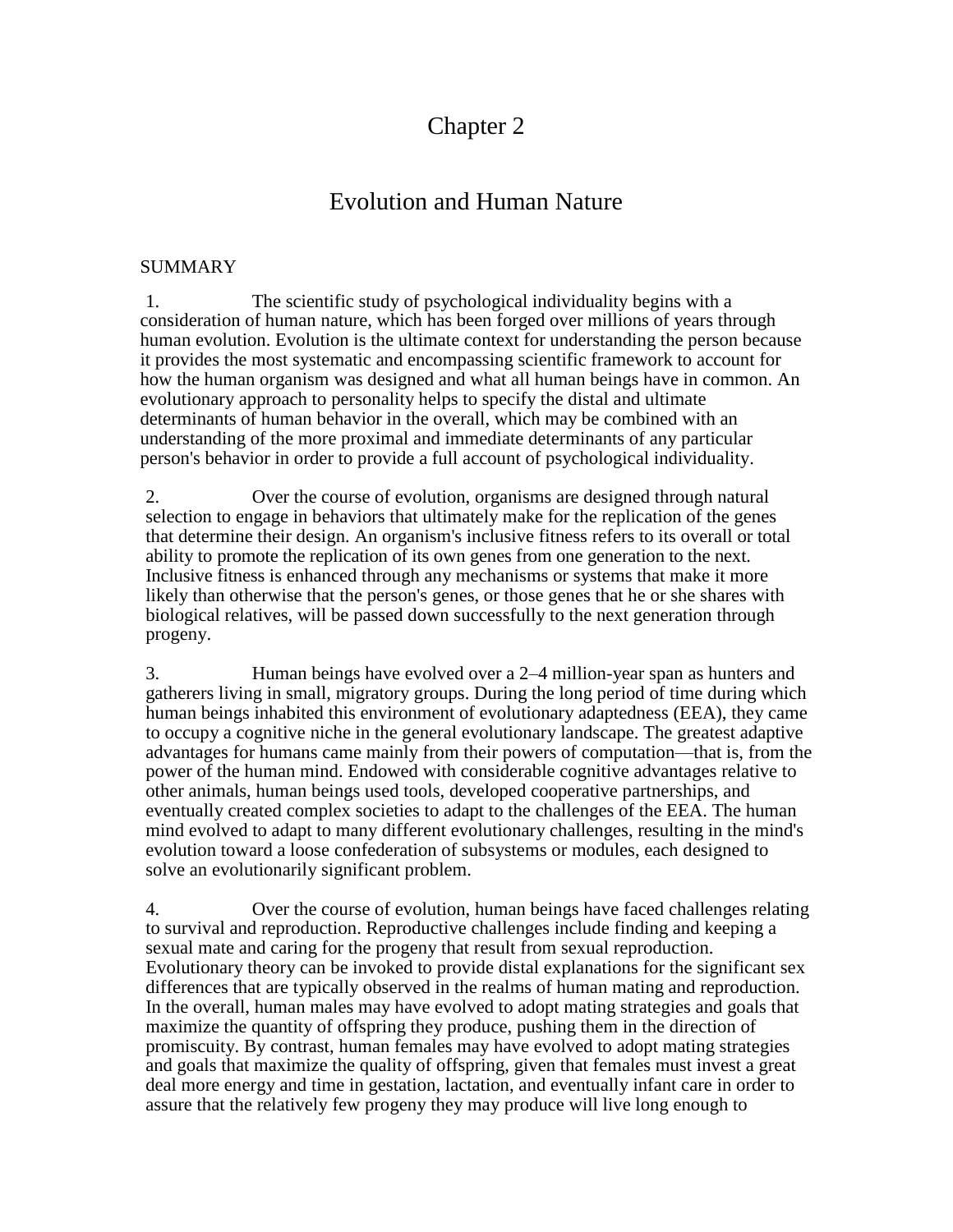reproduce themselves. As a result, evolutionary theory would predict that females should be relatively choosier when it comes to mating and less inclined toward multiple sexual partners.

5. As described in Hogan's socioanalytic theory of personality, human beings have evolved to live in groups wherein the prime social goals are getting along and getting ahead. Through role playing, impression management, and effective participation in the elaborate social rituals that define cultural life, human beings seek acceptance and status in groups. Heightened acceptance and status enhance inclusive fitness.

6. Human beings are, by nature, a moderately aggressive species. Evolutionary theory provides distal explanations for the tendency of human beings to engage in many forms of aggression, including the deadliest and most organized form of aggression—human warfare. But evolutionary theory, like other explanations that invoke more proximate causes for aggression (e.g., culture, learning), cannot provide a justification for human aggressiveness; nor can it be used to articulate a moral perspective about aggression.

7. Human beings are also, by nature, an exquisitely altruistic species. Altruism and aggression are natural outgrowths of the basic feature of human life in the EEA: Humans evolved to live in groups. Human groups are hierarchical, and hierarchy is at least an indirect result of differential effectiveness in aggressive and dominant behaviors on the part of group members. Dominance hierarchies provide the stability necessary for cooperative and altruistic behavior to occur. Human beings have evolved mental systems to develop emotional attachments, empathy, internalized social rules, concepts of giving and trading, peacemaking, negotiation, community concern, and other prosocial tendencies, most shared in one form or another with other primates but developed in more complex ways in the case of humans. These evolved adaptations aim to keep aggression in check and to undergird social cooperation, which itself enhances the inclusive fitness of those who cooperate. Undergirding altruistic behavior in human beings are the mechanisms of kin selection and reciprocal altruism, both of which enhance the individual's inclusive fitness.

8. One of the most notable features of human nature is caregiver–infant attachment. Attachment theory, articulated by John Bowlby and Mary Ainsworth, suggests that the bond of love that develops between caregiver and infant is a complex, instinctually grounded behavioral system that has functioned throughout human evolution to assure mother–infant proximity and thereby to protect the infant from predators and other dangers. As the attachment relationship develops in the first few years of life, the infant builds up a set of expectations concerning human relationships, which come to comprise an internalized working model.

9. Utilizing the Strange Situation procedure, researchers have identified four different types of attachment bonds in infants: secure (B-babies), avoidant (A-babies), resistant (C-babies), and disorganized (D-babies). Secure attachment is the most common form observed; the other three are variations on insecure attachment. The consequences of secure attachment include positive indices of independence, mastery,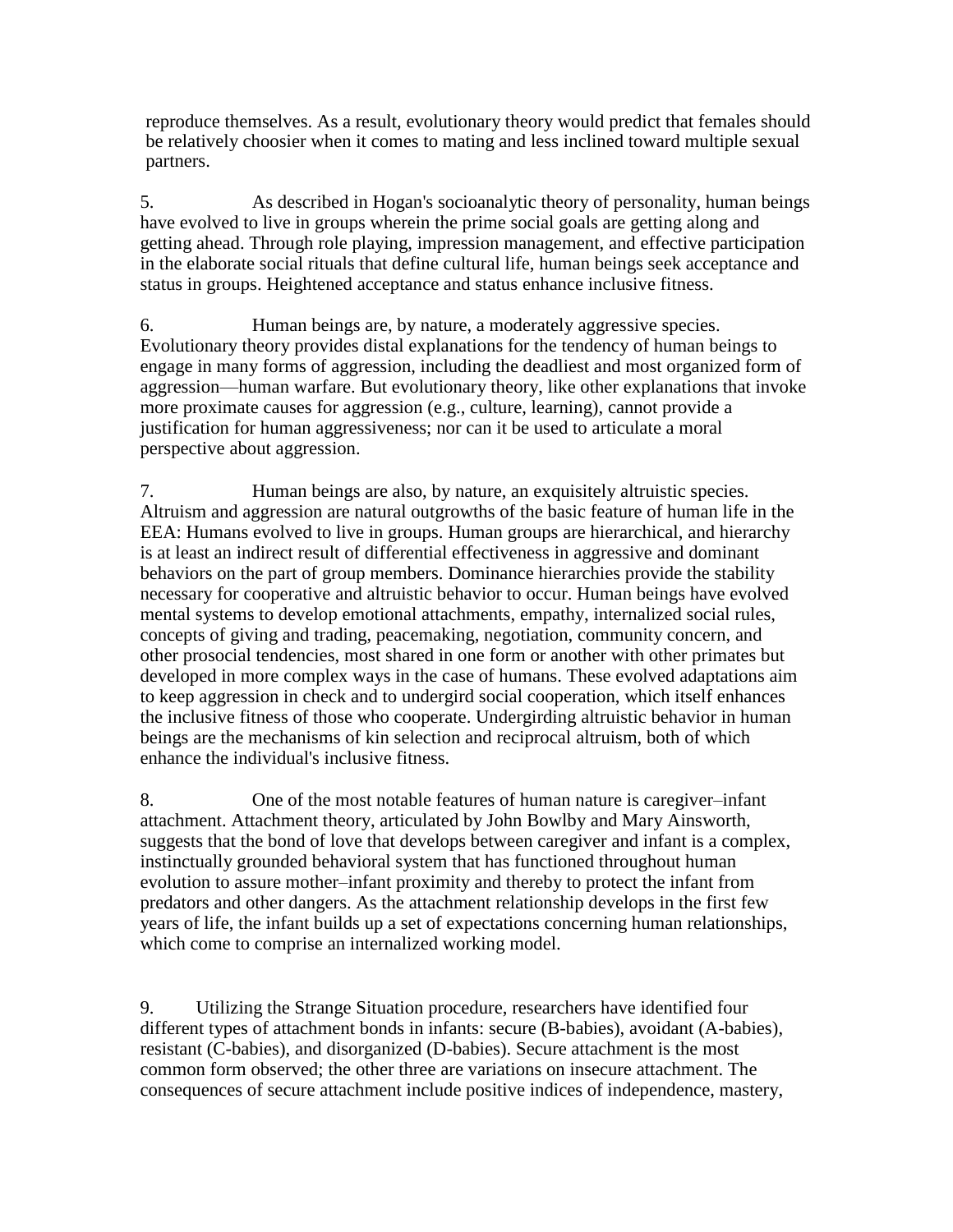and peer popularity in preschool and elementary school.

10. Longitudinal research has also begun to show how individual differences in attachment security in infancy may pave the way for a sequence of developments resulting in corresponding patterns of romantic relationships in young adulthood. As part of an evolved blueprint for human nature, virtually all human beings become attached to their caregivers in the first year of life. Yet differences in security of attachment bonds do seem to matter in the long run – one example of how individual differences may be observed against the common backdrop of human nature.

## MULTIPLE-CHOICE QUESTIONS

- 1. Most scientists assume that for most of our evolutionary history human beings lived as
	- a. Farmers
	- b. Hunters and gatherers
	- c. Fishermen
	- d. Traders
- 2. The hormone oxytocin is released in the brain during which of the following?
	- a. Appeasement gestures by subordinate wolves
	- b. Sexual activity and pair bonding in prairie voles
	- c. Aggressive displays by many different kinds of mammals
	- d. Newborn chick vocalizations in the presence of arousing stimuli
- 3. Preschool children who were securely attached at age 1 show all of the following characteristics **except**
	- a. Higher levels of intelligence
	- b. Higher levels of popularity
	- c. Higher levels of dominance
	- d. Better social competence

4. A relatively unrestricted orientation toward sociosexuality might be adaptive for women under which of the following environmental conditions?

- a. Resources, including available men, are severely limited
- b. Cultural norms encourage promiscuity
- c. Family bonds are tight and close
- d. Group cohesion is compromised by threats from outside
- 5. Over the course of human evolution
	- a. Replicating systems compete for limited resources
	- b. Living things are not predisposed to multiply
	- c. Genetic errors lead to maladaptive behavior
	- d. Selfish genes produce selfish organisms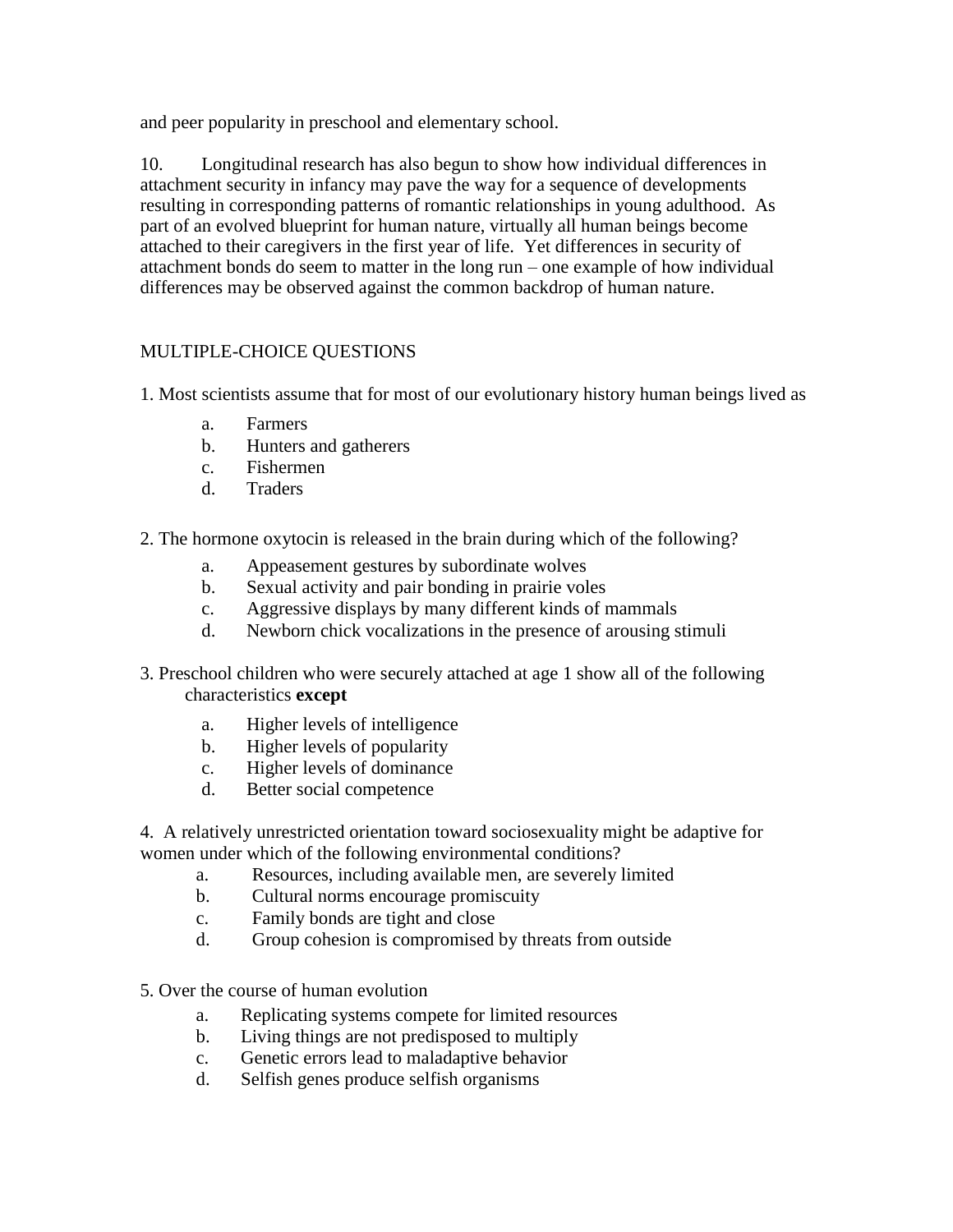- 6. The ability of a person to maximize his or her reproductive success is
	- a. Inclusive fitness
	- b. Attachment
	- C. Reciprocal altruism
	- d. Survival of the fittest
- 7. The fact that over time organisms possessing advantageous characteristics tend to live longer and produce more offspring than organisms without these characteristics is an example of
	- a. Natural selection
	- b. Imprinting
	- C. Kin
	- selection d.
		- **Attachment**
- 8. In trying to explain why all cultures have concepts of God, developmental psychologists have suggested that the tendency to invoke intentional animate causation for natural events may stem from the emergence of what psychological module around age 4?
	- a. Concrete operational thought
	- b. Cheating detectors
	- c. Theory of mind
	- d. Dominance hierarchy
- 9. The overall goal of adaptation in the EEA is
	- a. Reproductive success of self and/or genetic relatives
	- b. Cultural diversity
	- c. Environmental stability
	- d. Functional specialization
- 10. The "cognitive niche" has allowed humans to adapt to the EEA mainly through
	- a. Strength and aggression
	- b. Intelligence and experience
	- c. Speed and efficiency
	- d. Facilitation and cooperation
- 11. The proximal reason for human sexuality is
	- a. To replicate genes
	- b. That it feels pleasurable
	- c. To increase sociality
	- d. That it is part of the cognitive niche

12. Research provides some evidence to suggest that women with a relatively unrestricted orientation toward sociosexuality tend to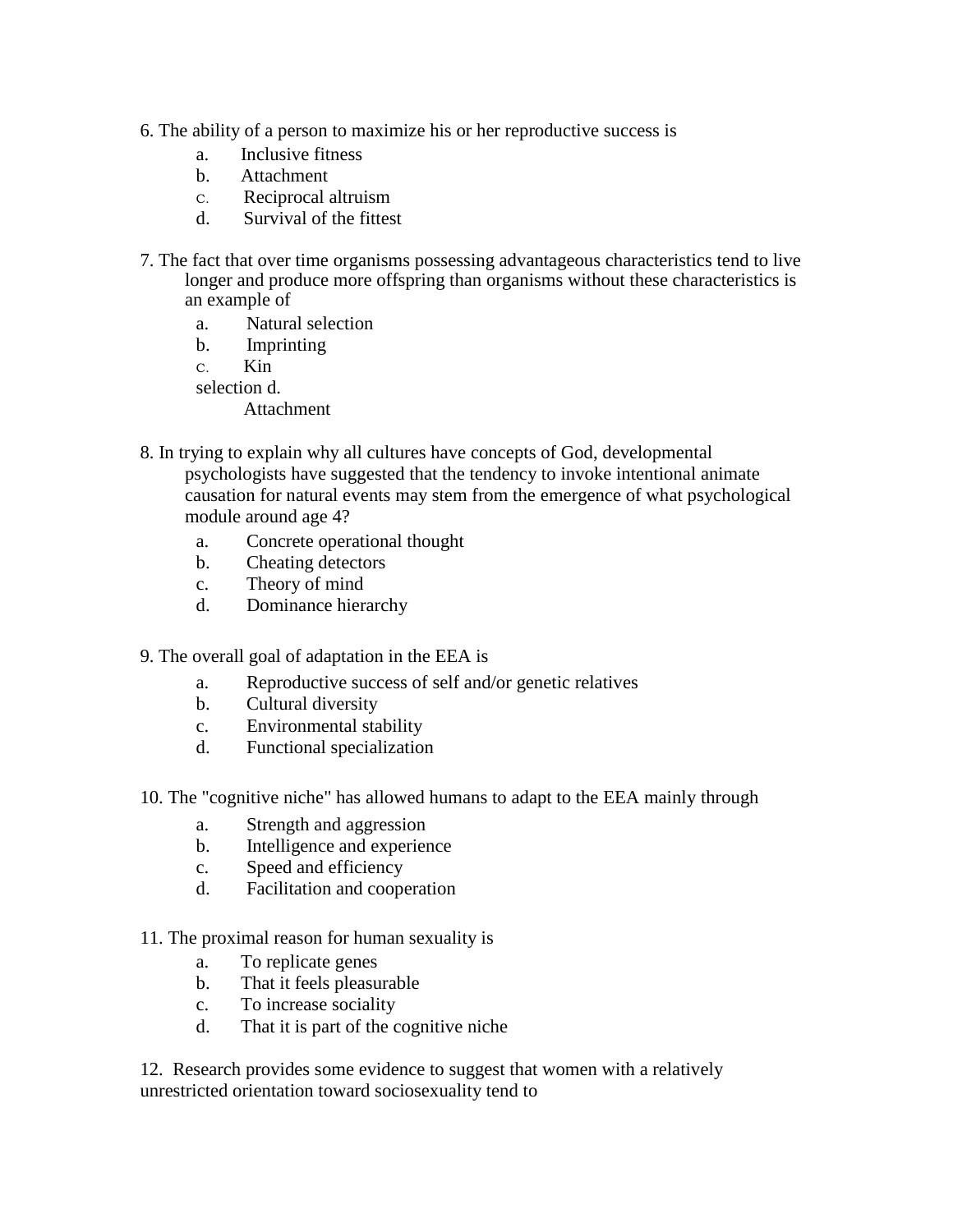- a. Produce more sons
- b. Produce fewer sons
- c. Produce more daughters
- d. Produce fewer daughters
- 13. Kin selection increases inclusive fitness because it
	- a. Promotes one's own survival
	- b. Benefits biological relatives who have similar genes
	- c. Builds groups solidarity and defense of the group against attack
	- d. Makes it more likely that one will be helped in return
- 14. Evolutionary psychology posits that a person is only a gene's way of making another gene. This statement means
	- a. That persons create genes that they pass to the next generation
	- b. That personality traits are genetically determined
	- c. That persons are vehicles for the transmission of genes
	- d. All of the above
- 15. Inclusive fitness is enhanced by all of the following **except**
	- a. Traits that enhance "getting along" and "getting ahead"
	- b. Greater reproductive ability
	- c. Promotion of biological relatives
	- d. Higher levels of dominance
- 16. In arguing that a particular behavior pattern in humans is coded in the genes and is therefore part of human nature, a person studying evolutionary psychology might use all of the following evidence **except** the fact that the behavior pattern
	- a. Appears in all human societies
	- b. Is displayed by chimpanzees
	- c. Appears to be adaptive within the environment of evolutionary adaptedness
	- d. Is stable in persons from childhood onward
- 17. According to Hogan's socioanalytic theory of personality, the fundamental motives in human life are
	- a. Seeking status and acceptance
	- b. Eros and Thanatos
	- c. The urges to master and to surrender
	- d. Individuation and fulfillment
- 18. Which of the following images best captures Hogan's characterization of the person in society?
	- a. Storyteller
	- b. Game player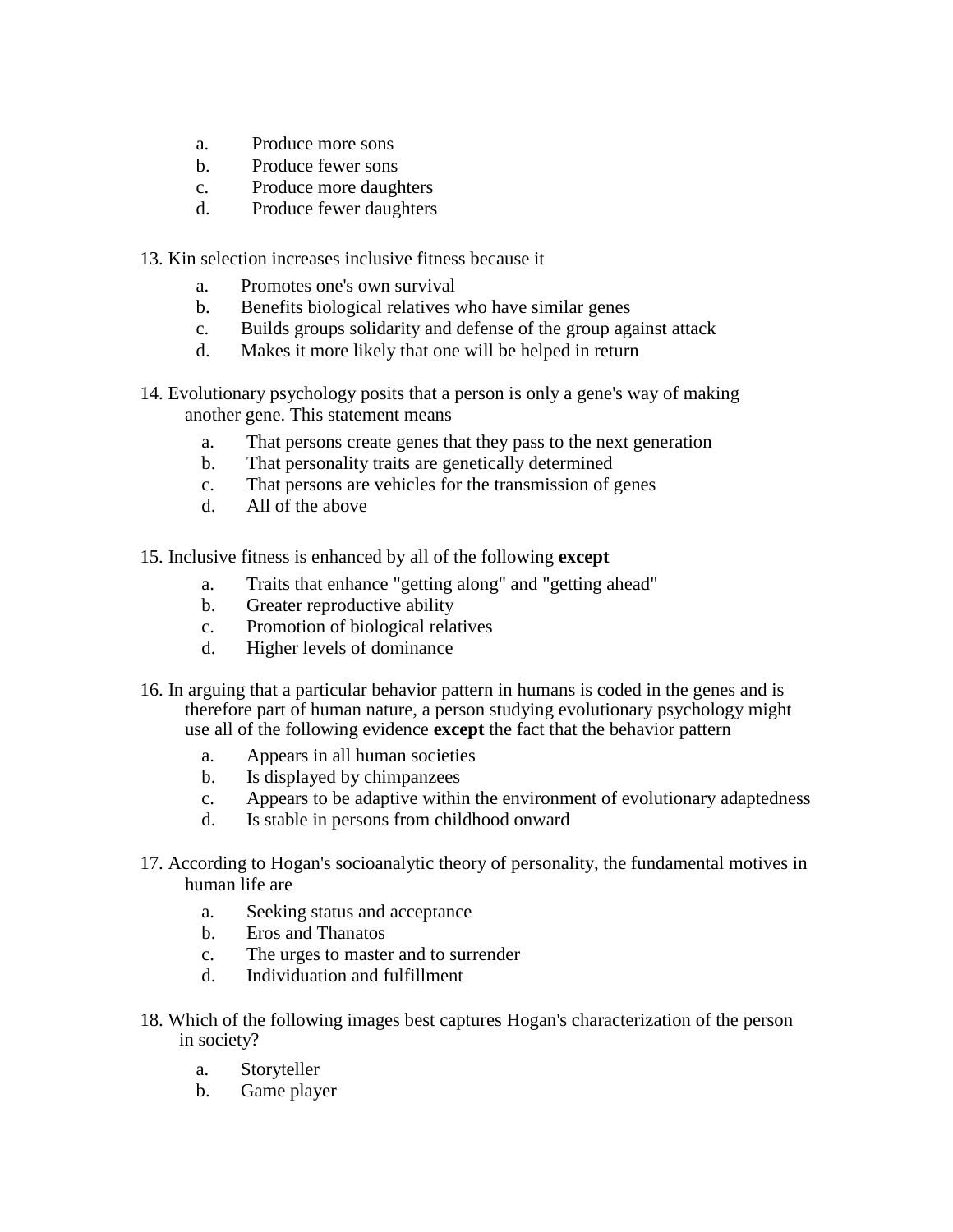- c. Adventurer
- d. Warrior
- 19. According to Hogan's socioanalytic theory of personality, the best-adapted persons in a given society are those who
	- a. Are skilled in impression management and ritualized self-presentation
	- b. Find self-fulfillment through creative activities and commitments
	- c. Most aggressively assert themselves at the expense of others
	- d. Surrender their own well-being for the good of the social order
- 20. According to Hogan's socioanalytic theory of personality, a person's character structure is formed through
	- a. The child's patterns of self-presentation to parents
	- b. The methods of reward and punishment employed by parents in child training
	- c. Accepting and rejecting parental values concerning goodness, truth, and religion
	- d. Resolving conflicts between different childhood roles
- 21. Which of the following is **not** a distinction between character structure (CS) and role structure (RS) according to Hogan's socioanalytic theory?
	- a. CS is unconscious; RS is conscious
	- b. CS stems from childhood; RS from adulthood
	- c. CS involves a relatively small audience; RS involves a larger audience
	- d. CS concerns spontaneous behavior; RS concerns social rituals

22. Human beings share all of the following features of morality with their nearest primate neighbors except

- a. Special treatment of the disabled
- b. Concepts of giving, trading, and revenge
- c. Peacemaking and avoidance of conflicts
- d. Tender feelings for members of other species
- 23. Why is reciprocal altruism adaptive for the altruist?
	- a. Genes of relatives are passed down to the next generation
	- b. Helping others may eventually lead to being helped, which promotes survival and reproductive success.
	- c. Group harmony is enhanced, which enhances inclusive fitness for all members of the group.
	- d. Reciprocal altruism is *not* adaptive, but it occasionally occurs under periods of upheaval and stress.

24. Which of the following statements about the scientific approach to understanding human nature is true?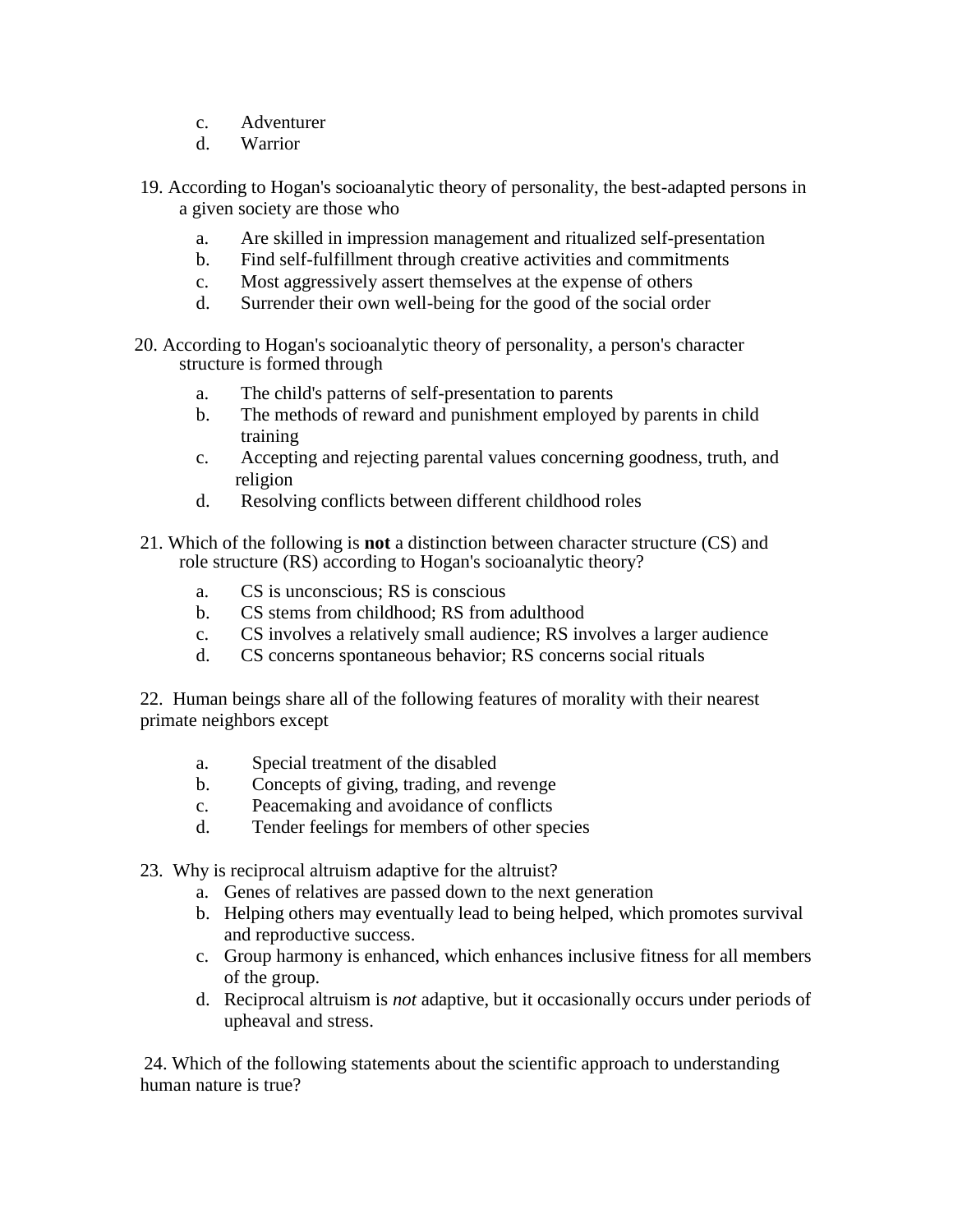- a. Human nature must be construed in terms of first principles of logic
- b. Traits that comprise human nature are learned in environments
- c. Evolution provides the ultimate context for understanding human nature
- d. The concept of human nature makes no scientific sense
- 25. Dawkins's concept of "the selfish gene" suggests
	- a. That humans have evolved to put the self ahead of other concerns
	- b. That human beings consciously try to pass their genes down to the next generation
	- c. That human beings are designed to promote the survival and success of others
	- d. That human beings are designed to do things that make for the replication of the genes that designed them
- 26. Recent research has shown that secure attachment in infancy may be indirectly associated with the quality of romantic relationships in young adulthood. Secure attachment predicted peer competence in preschool, which itself predicted what variable at age 16? This age-16 variable predicted young-adult romance.
	- a. Quality of friendships at age 16
	- b. Age-16 extracurricular activities in school
	- c. Ratings of mental health at age 16
	- d. High scores on the trait of agreeableness at age 16
- 27. Which of the following statements about human evolution is false?
	- a. Human nature was forged during the Pleistocene Epoch
	- b. In the EEA, human beings lived in small, nomadic groups
	- c. The human species emerged in Africa, about 2-4 million years ago
	- d. Human beings evolved to adapt to the demands of agriculture
- 28. Which of the following concepts might be used to explain why a person might devote his or her life to helping the sick and poor?
	- a. Kin selection
	- b. Social motivation
	- c. Imprinting
	- d. Reciprocal altruism
- 29. Which of the following statements about mother–infant attachment is true?
	- a. The first few hours after birth are a critical period in the development of attachment
	- b. The central component of the attachment system is sucking
	- c. By the end of the first year of life an infant may be attached to many different people—as many as 20–30
	- d. Attachment appears to follow the same developmental course in all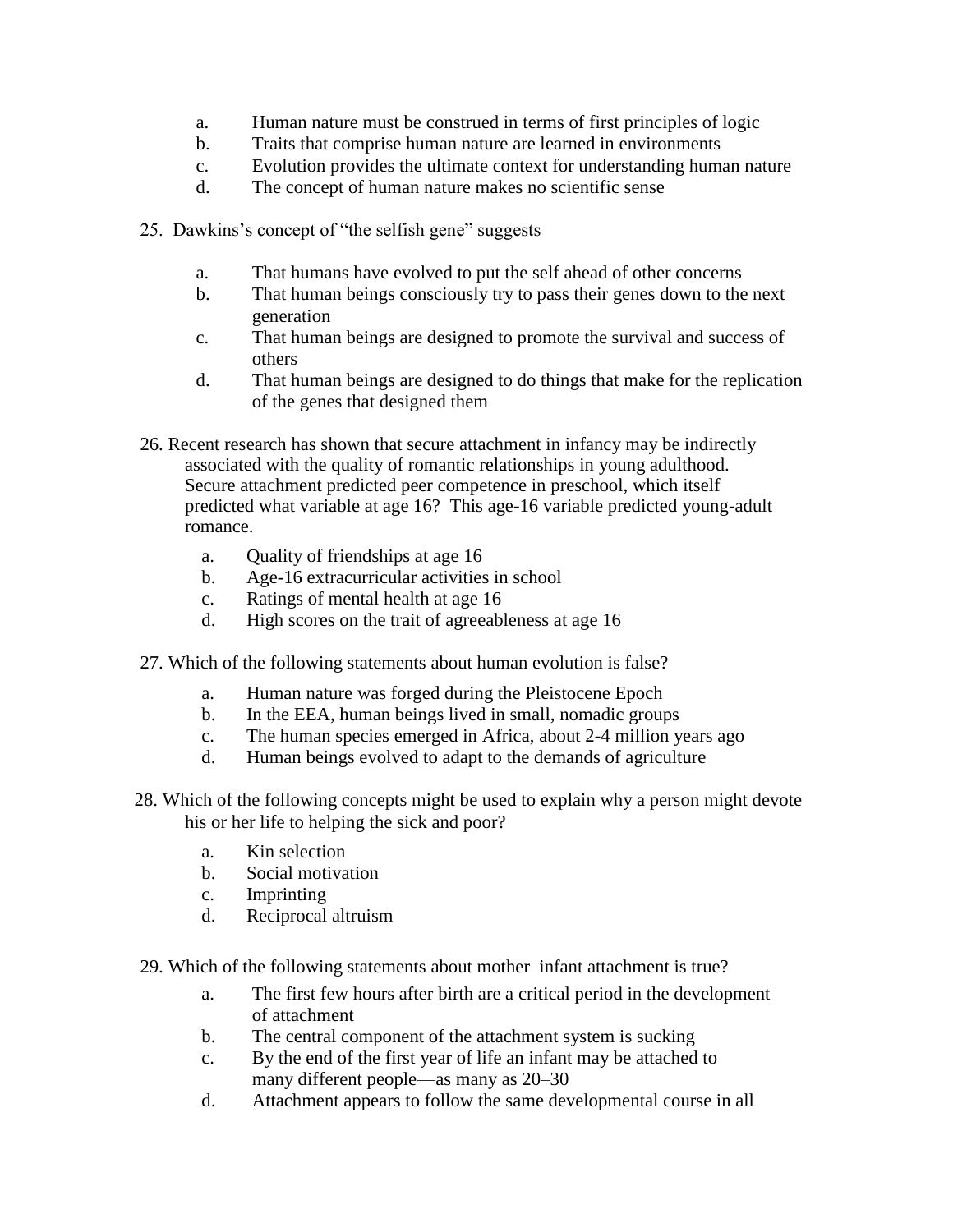human societies

- 30. What is the overall behavioral goal of the attachment system according to Bowlby?
	- a. Mother—infant proximity
	- b. Sharing of information between mother and baby
	- c. Physical stimulation of the infant
	- d. High levels of smiling and eye contact
- 31. What is the evolutionary function of attachment according to Bowlby?
	- a. Cognitive development in the infant
	- b. Protection of the infant from predators
	- c. Proper nutritional balance
	- d. Group solidarity through intimate bonds
- 32. Which of the following statements best describes how evolutionary personality psychologists such as David Buss depict human motivation?
	- a. Behavior is strongly shaped by environmental factors such as learning and conditioning
	- b. Most human behavior is motivated by a general mechanism of tension reduction
	- c. Behavior is motivated by a large number of specific mechanisms that have evolved for solving particular problems in adaptation
	- d. Two general classes of human motives may be identified: (1) power and dominance instincts and (2) love and caregiving instincts
- 33. Archaeological evidence suggests that early humans were
	- a. Vegetarians
	- b. Monogamous
	- c. Nomadic
	- d. Peaceful
- 34. Research on what factors cause upset and anger in dating couples suggests that all of the following statements are true **except**
	- a. More than do men, women report becoming upset about sexually aggressive behavior in their partners
	- b. More than do women, men report becoming upset about sexually withholding behaviors in their partners
	- c. More than do women, men report becoming upset about their partners' excessive preoccupation with their own appearance
	- d. More than do men, women report becoming upset about their partners' condescending attitudes toward them
- 35. What is sociosexuality?
	- a. The extent to which a person is "choosy" when it comes to engaging in sexual relations with another person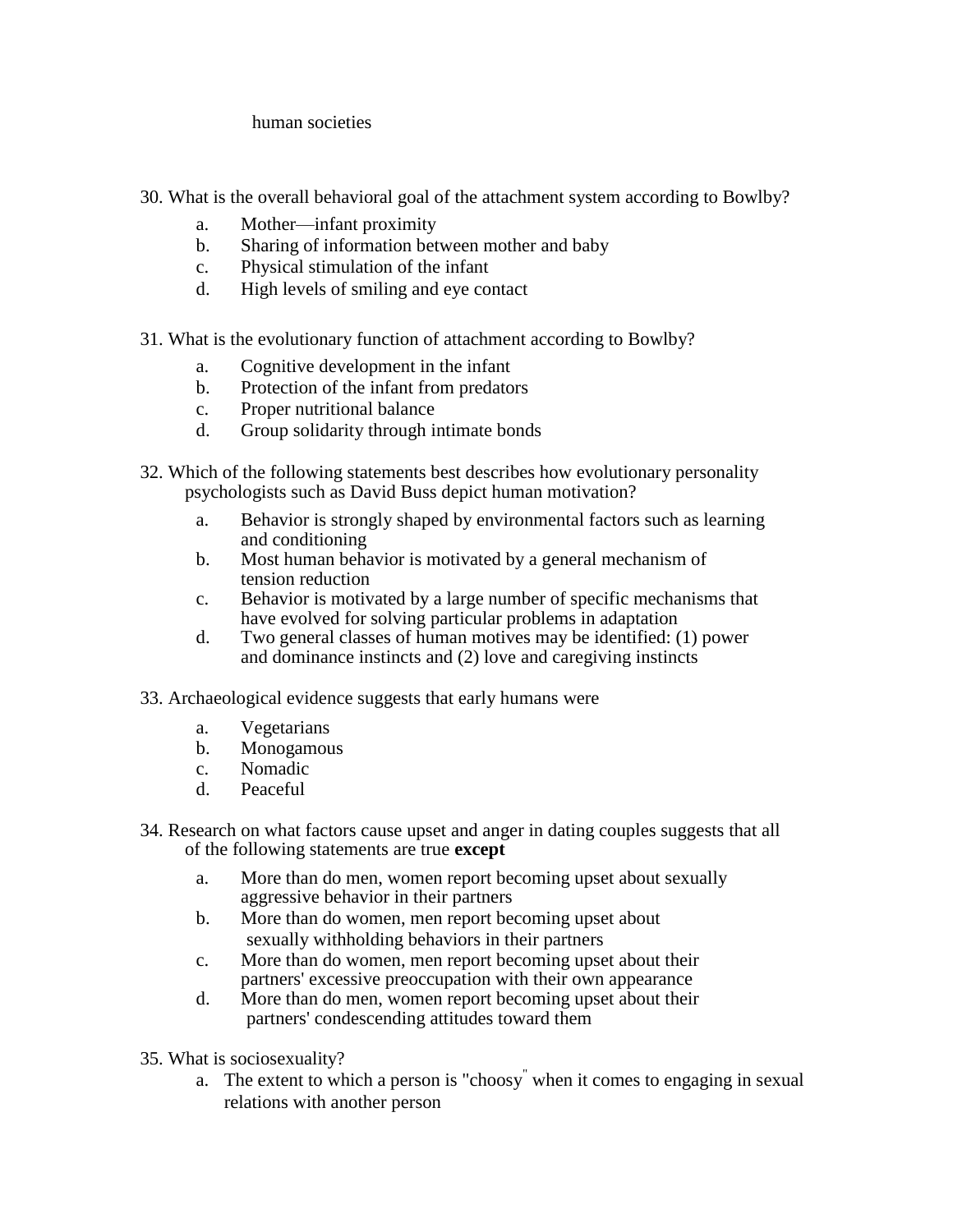- b. The fact that sexual experiences are strongly shaped by social and cultural norms
- c. The tendency for sexual partners to insist that their own sexual feelings are beyond their own control
- d. The way in which a person encourages another to become involved in a relationship that may ultimately result in sexual relations
- 36. Which of the following statements about research findings on human mating is **not**  true?
	- a. Men try to attract women by boasting about their accomplishments
	- b. Women try to attract men by displaying their beauty
	- c. Both men and women seek to attract mates by displaying sympathy and humor

d. Woman are more likely than men to attract mates through creativity displays

- 37. In the book *Darwin's Cathedral*, David Sloan Wilson argues that human beings have evolved to be religious because religious practice and beliefs
	- a. Tend to enhance physical health, which promotes reproduction
	- b. Build group solidarity, which enhances reproduction of group members
	- c. Provide compelling answers to tough questions, which provides security
	- d. Reinforce male dominance, which makes for group cohesion
- 38. The securely attached infant
	- a. Is not easily upset when separated from mother
	- b. Greets mother's return in an angry fashion
	- c. Uses mother as a base from which to explore
	- d. Follows mother closely during free play time
- 39. Which of the following variables, assessed in the first half of the first year of life, is a good predictor of later quality of attachment?
	- a. Warmth and friendliness of the mother
	- b. Mother's sensitivity to infant cues
	- c. Number of hours mother spends with infant
	- d. Mother's enjoyment of mother—infant play
- 40. In terms of the evolution of human nature, righteous indignation and the desire to gain retribution for being wronged may stem from
	- a. Aggressive impulses overwhelming altruistic tendencies
	- b. A breakdown of natural inclinations toward forgiveness and fair play
	- c. A combination of aggressive and altruistic tendencies working together
	- d. The human tendency to act in irrational ways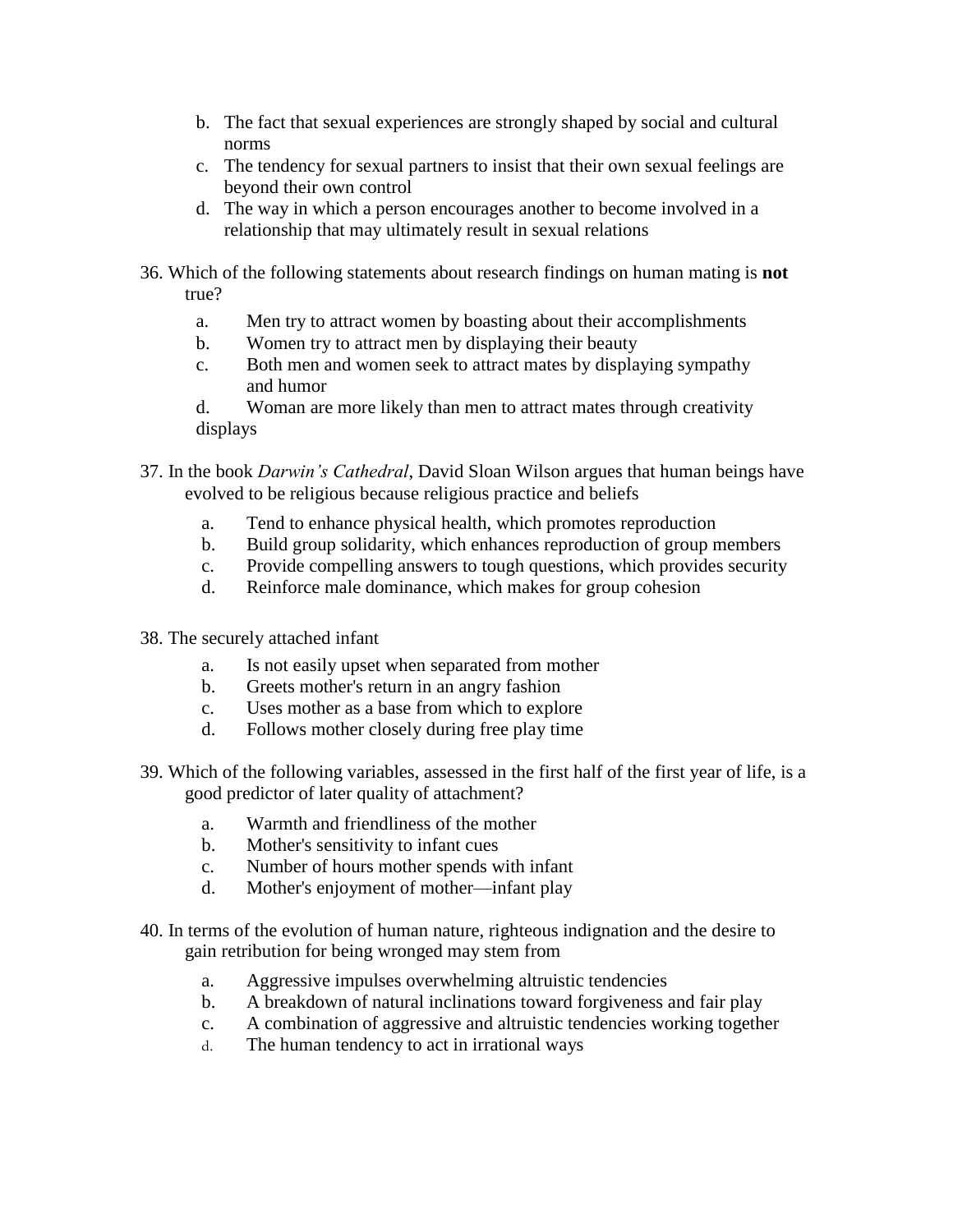#### ESSAY QUESTIONS

- 41. Why do scientists argue that human nature is a product of the evolution of the species? What psychological aspects of human nature have been identified?
- 42. What are the main points of Hogan's theory of personality?
- 43. In what sense is mother–infant attachment part of "human nature?" Describe Bowlby's theory of attachment.
- 44. Human beings are a moderately aggressive species. Explain.
- 45. Some theorists suggest that altruism and prosocial behavior have a biological/evolutionary base, both in animals and in human beings. Describe these views.
- 46. What gender differences have been documented in most cultures with respect to mating strategies? How might we explain these differences in terms of evolutionary theory?
- 47. What has research identified as the antecedents (predictors) and the consequences (outcomes) of secure attachment in infants?

#### DISCUSSION TOPICS

- 1. Evolutionary theory provides an explanation for some observed gender differences in mating strategies. What alternative explanations can be developed emphasizing culture and learning? Can the two different kinds of explanations evolutionary and cultural—be reconciled?
- 2. Bowlby's theory of attachment suggests that the attachment bond develops slowly during the first few years of life. If attachment is so important to the survival of the infant, then why does the bond take so long to develop? How might sociobiologists explain the fact that infants are not attached (and from an evolutionary standpoint, should not be attached) at birth?
- 3. A major idea in evolutionary psychology today is that the mind is modular—that is, the mind has evolved to solve many different and specific adaptive problems rather than general problems of living. In other words, the mind is not an all-purpose computational system but rather a collection of different programs, loosely organized at best. Does this idea make sense to people? What alternatives might be imagined?
- 4. Evolutionary psychology is a controversial area of scholarship for many reasons, some political. What legitimate concerns may be raised in considering the value of evolutionary views in contemporary American society?
- 5. What do students think of the evolutionary-psychological explanations offered in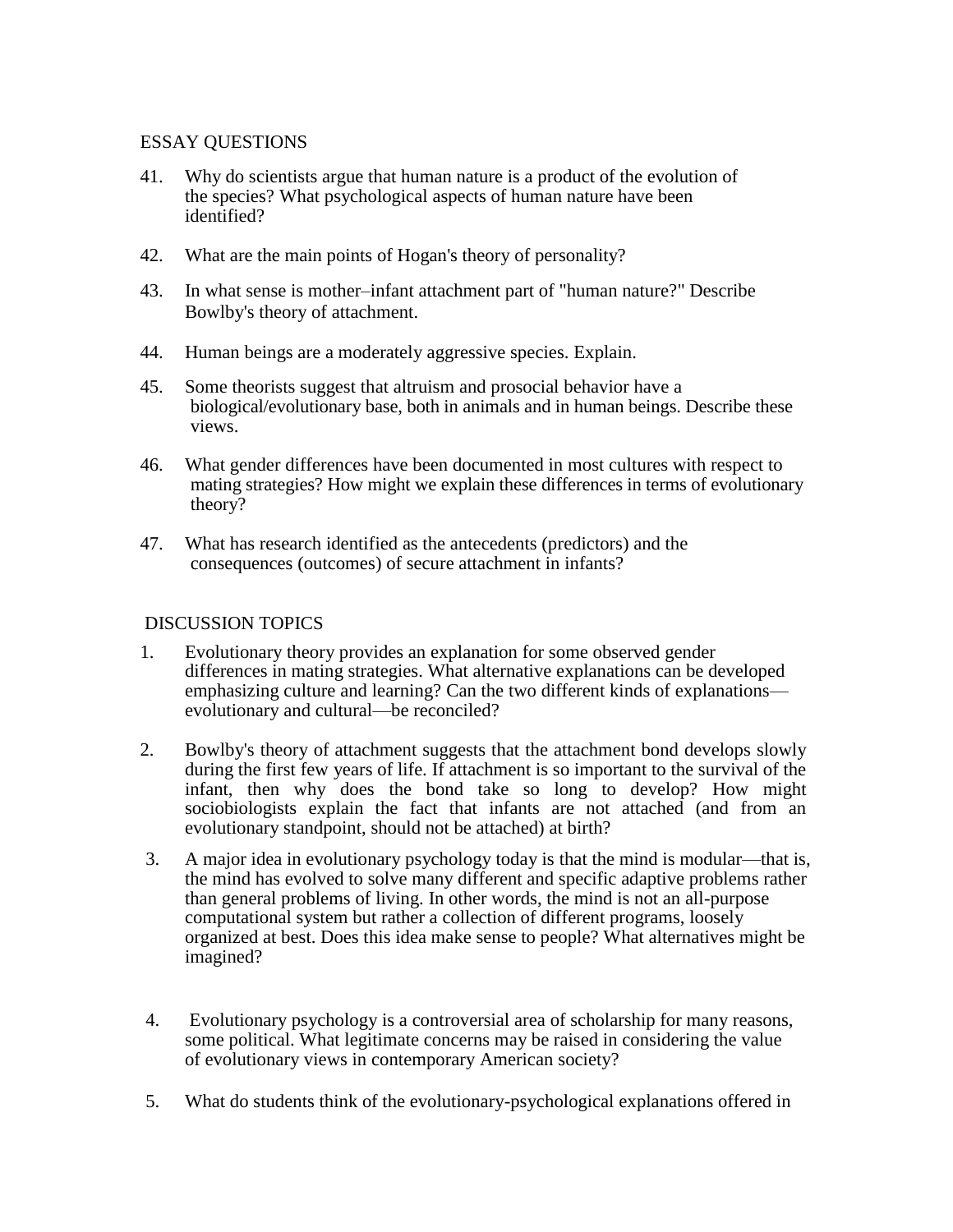Feature 2.A for the universality of religious beliefs and practices?

### SUPPLEMENTARY SOURCES

Bowlby, J. (1969). *Attachment and loss: Attachment* (Vol. 1). New York: Basic Books.

Buss, D. M. (1995). Evolutionary psychology: A new paradigm for psychological science. *Psychological Inquiry, 6,* 1-30.

deWaal, F. (1996). *Good natured: The origins of right and wrong in humans and other animals.* Cambridge, MA: Harvard University Press.

Hogan, R. (1982). A socioanalytic theory of personality. In M. Page (Ed.), *Nebraska symposium on motivation* (Vol. 30, pp. 55-89). Lincoln, NE: University of Nebraska Press.

Pinker, S. (1997). *How the mind works.* New York: Norton.

Tooby, J., & Cosmides, L. (1992). The psychological foundations of culture. In J. H. Barkow, L. Cosmides, & J. Tooby (Eds.), *The adapted mind: Evolutionary psychology and the generation of culture* (pp. 19-136). New York: Oxford University Press.

Wilson, D. S. (2002). *Darwin's cathedral: Evolution, religion, and the nature of society.* Chicago: University of Chicago Press.

Wright, R. (1994). *The moral animal.* New York: Pantheon.